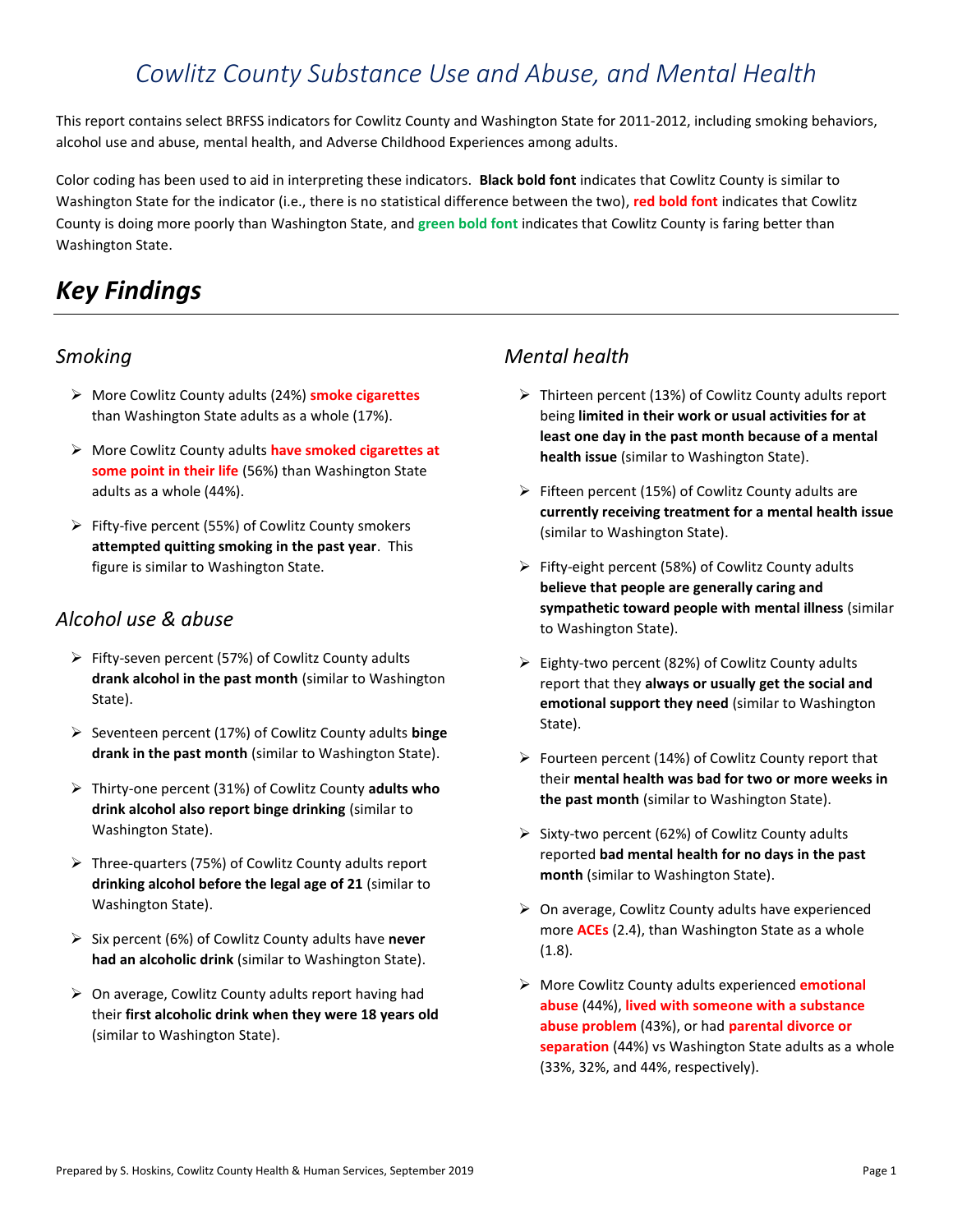# *Smoking*



**More** Cowlitz County adults smoke cigarettes than Washington State adults as a whole. Twenty-four percent (24%) of Cowlitz County adults currently smoke cigarettes, vs. 17% of Washington State adults.

#### Indicator notes

This indicator is calculated from two questions – whether or not the respondent has smoked 100 cigarettes in their lifetime, and if they now smoke.



**More** Cowlitz County adults have smoked cigarettes at some point in their life than Washington State adults as a whole. 56% of Cowlitz County adults currently smoke cigarettes, or have in the past, vs. 44% of Washington State adults.

### Indicator notes

This indicator is calculated from two questions – whether or not the respondent has smoked 100 cigarettes in their lifetime, and if they now smoke.



Fifty-five percent (55%) of Cowlitz County smokers attempted quitting smoking in the past year. This figure is **similar** to Washington State.

#### Indicator notes

This indicator includes the percent of current smokers who have stopped smoking for one day or longer in the past 12 months because they were trying to quit smoking.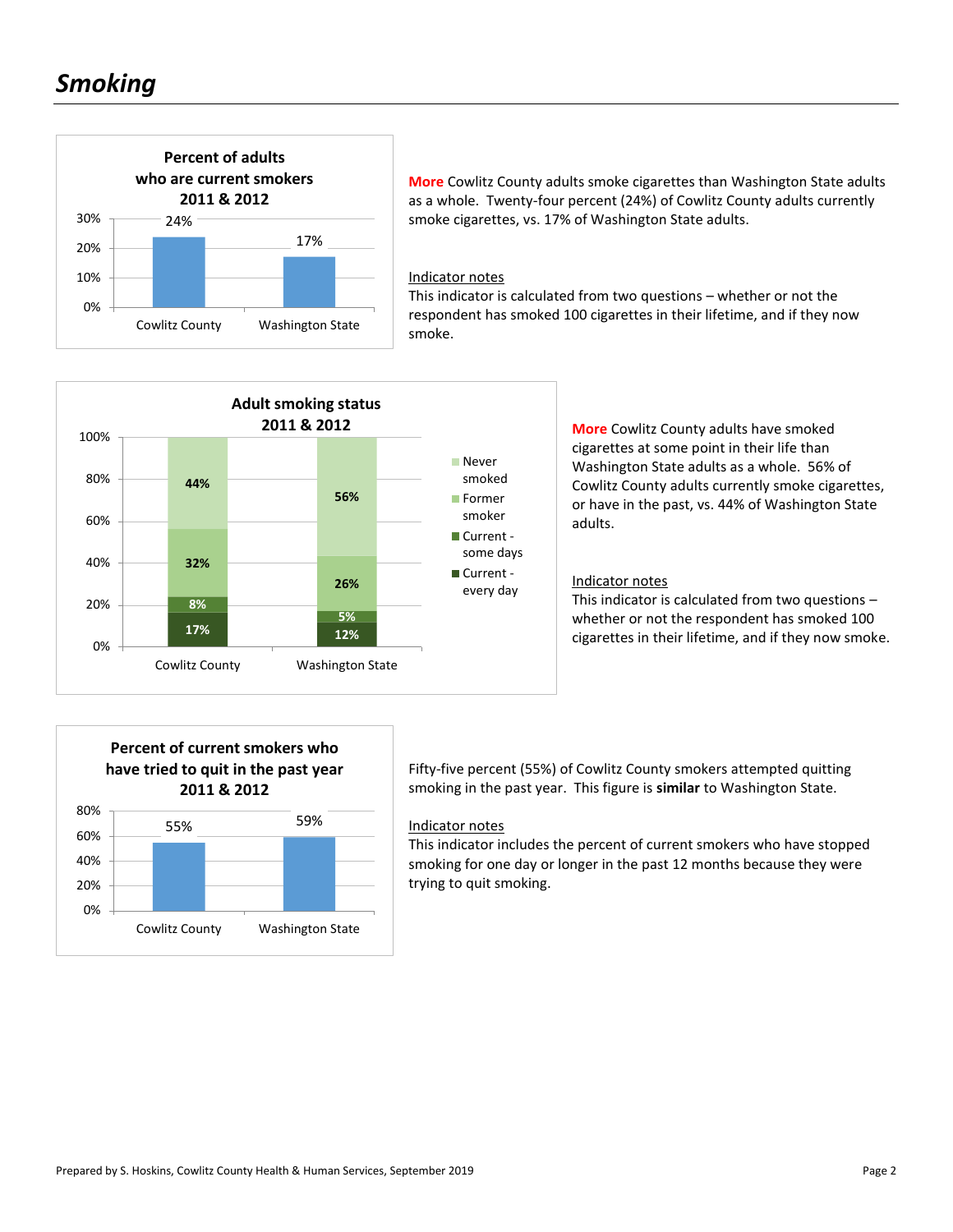

Fifty-seven percent (57%) of Cowlitz County adults drank alcohol in the past month. This figure is **similar** to Washington State.

### Indicator notes

This indicator includes the percent of adults who report drinking alcohol on one or more days in the past 30 days.



Seventeen percent (17%) of Cowlitz County adults binge drank in the past month. This figure is **similar** to Washington State.

#### Indicator notes

This indicator includes the percent of women who had four or more drinks, or men who had five or more drinks, on an occasion in the past 30 days.



Thirty-one percent (31%) of Cowlitz County adults who drink alcohol also report binge drinking. Conversely, over two-thirds of adults who drink alcohol do not binge drink. This figure is **similar** for Washington State.

#### Indicator notes

This indicator includes the percent of adults who report binge drinking in the past month divided by the percent of adults who drank any alcohol in the past month.

# **Age at first alcohol consumption among adults aged 18 or older 2011 & 2012**



Three-quarters (75%) of Cowlitz County adults report drinking alcohol before the legal age of 21. Six percent (6%) of Cowlitz County adults have never had an alcoholic drink. Both of these figures are **similar** to Washington State.

On average, Cowlitz County adults report having had their first alcoholic drink when they were 18 years old. This figure is **similar** to Washington State. (data not shown)

#### Indicator notes

For this indicator, drinking alcohol is defined as having more than a sip or two of beer, wine, or hard liquor.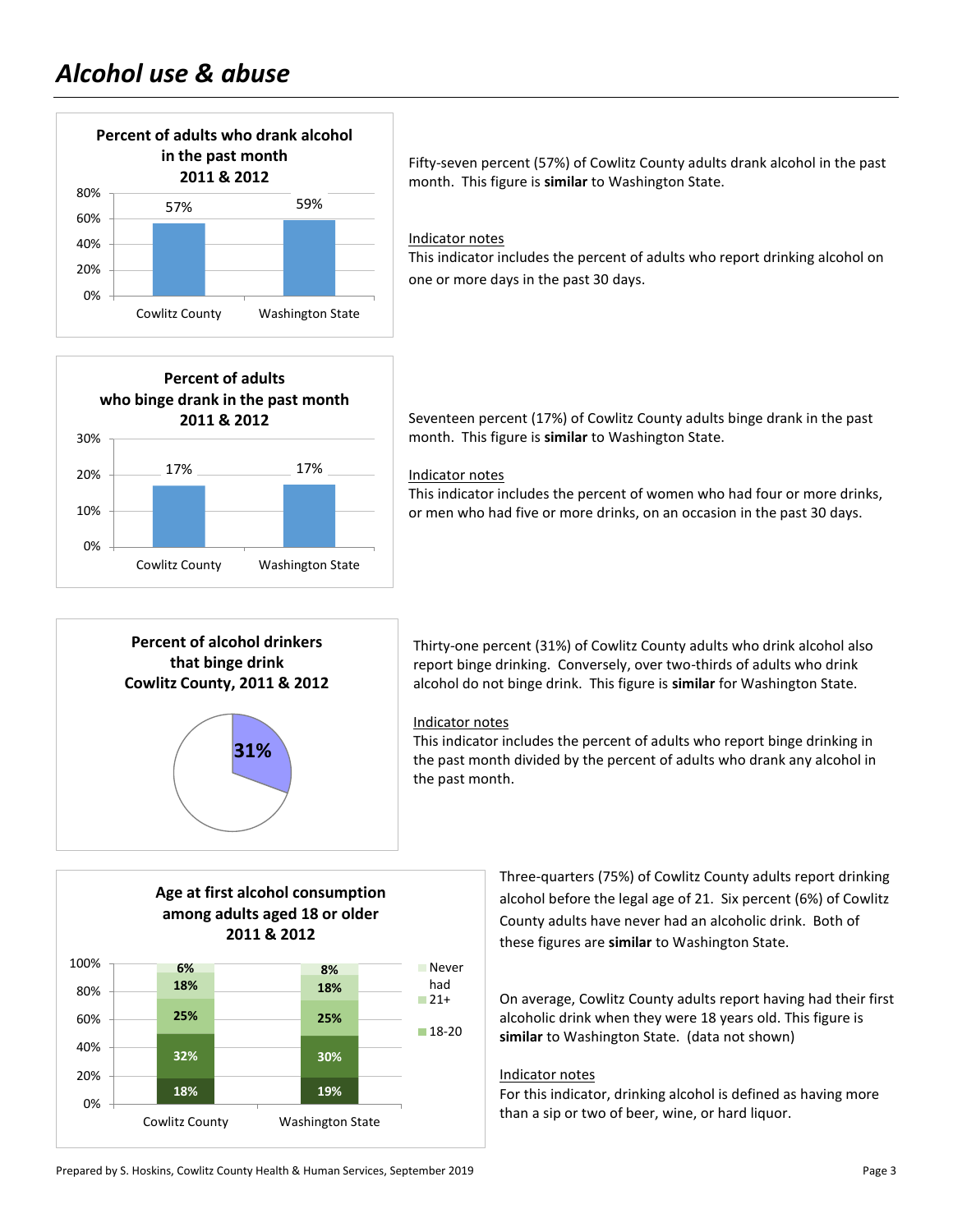

Thirteen percent (13%) of Cowlitz County adults report being limited in their work or usual activities for at least one day in the past month because of a mental health issue. This figure is **similar** to Washington State.

#### Indicator notes

This indicator includes data from the question "During the past 30 days, for about how many days did a mental health condition or emotional problem keep you from doing your work or other usual activities? (Usual activities include housework, self-care, care giving, volunteer work, attending school, studies, or recreation)."



Fifteen percent (15%) of Cowlitz County adults are currently receiving treatment for a mental health issue. This figure is **similar** to Washington State.

#### Indicator notes

This indicator includes data from the question "Are you now taking medicine or receiving treatment from a doctor or other health professional for any type of mental health condition or emotional problem?"



Fifty-eight percent (58%) of Cowlitz County adults believe that people are generally caring and sympathetic toward people with mental illness. This figure is **similar** to Washington State. Conversely, 42% of Cowlitz County adults believe that people are not generally caring and sympathetic toward people with mental illness.

#### Indicator notes

This indicator includes respondents who agree strongly or agree slightly with the statement "People are generally caring and sympathetic to people with mental illness."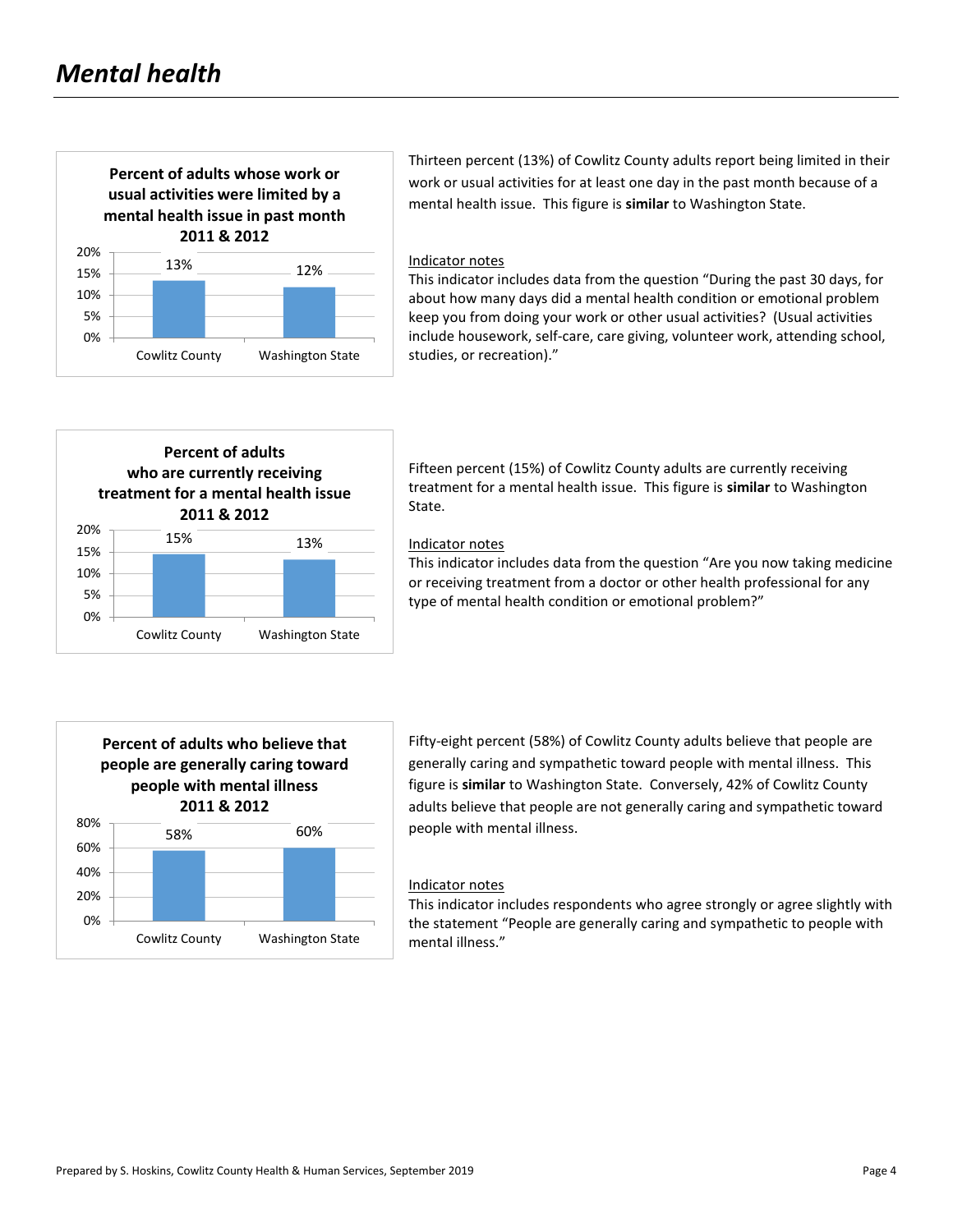

Eighty-two percent (82%) of Cowlitz County adults report that they always or usually get the social and emotional support they need. This figure is **similar** to Washington State.

Conversely, 18% of Cowlitz County adults get the social and emotional support they need only sometimes, rarely, or never.

## Indicator notes

This indicator includes respondents who responded "Always" or "Usually" to the question "How often do you get the social and emotional support you need?"



Fourteen percent (14%) of Cowlitz County report that their mental health was bad for two or more weeks in the past month. This figure is **similar** to Washington State. Conversely, 86% of Cowlitz County adults report that their mental health was bad for fewer than two weeks in the past month.

Sixty-two percent (62%) of Cowlitz County adults reported bad mental health for no days in the past month. This figure is **similar** to Washington State. (data not shown)

#### Indicator notes

This indicator includes data from the question "Now thinking about your mental health, which includes stress, depression, and problems with emotions, for how many days during the past 30 days was your mental health not good?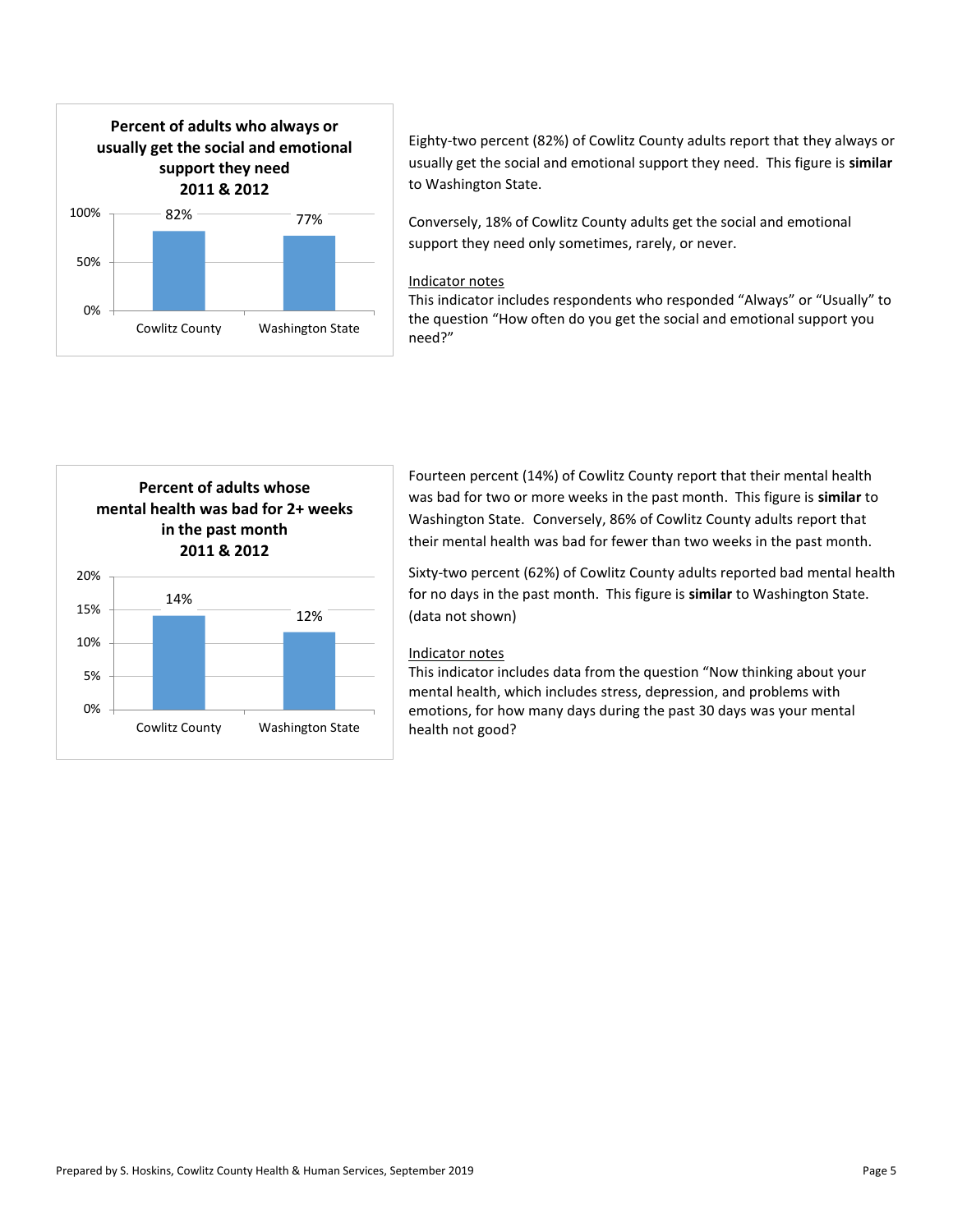

Cowlitz County adults have **more** adverse childhood experiences than Washington State adults as a whole. Forty-four percent (44%) of Cowlitz County adults have experienced between three and eight ACEs, versus 28% of Washington State as a whole. Fewer than one-quarter (22%) of Cowlitz County adults have experienced no ACEs, compared with 36% of Washington State as a whole.

On average, Cowlitz County adults have experienced 2.4 ACEs, vs 1.8 for Washington State as a whole (data not shown).

## Indicator notes

This indicator is calculated from the survey module asking about Adverse Childhood Experiences, which include living with someone who had mental health issues, problems with alcohol or drugs, or was in prison; parental separation or divorce; domestic violence; and physical, emotional, or sexual abuse.



Cowlitz County adults experienced **more** emotional abuse, living with someone who had problems with alcohol or drugs, and parental divorce or separation than Washington State adults as a whole.

- Forty-four percent (44%) of Cowlitz County adults experienced emotional abuse, versus 33% of Washington State adults.
- Forty-three percent (43%) of Cowlitz County adults lived with someone who had problems with alcohol or drugs, versus 32% of Washington State adults.
- Forty-four percent (44%) of Cowlitz County adults experienced parental divorce or separation, compared with 30% of Washington State adults.

Cowlitz County adults are **similar** to Washington State adults for living with someone who had mental health issues (29%), living with domestic violence (27%), and experiencing physical abuse (23%) or sexual abuse (17%). Data on Cowlitz County adults who lived with someone who was incarcerated is not available due to small numbers; 8% of Washington State adults experienced this.